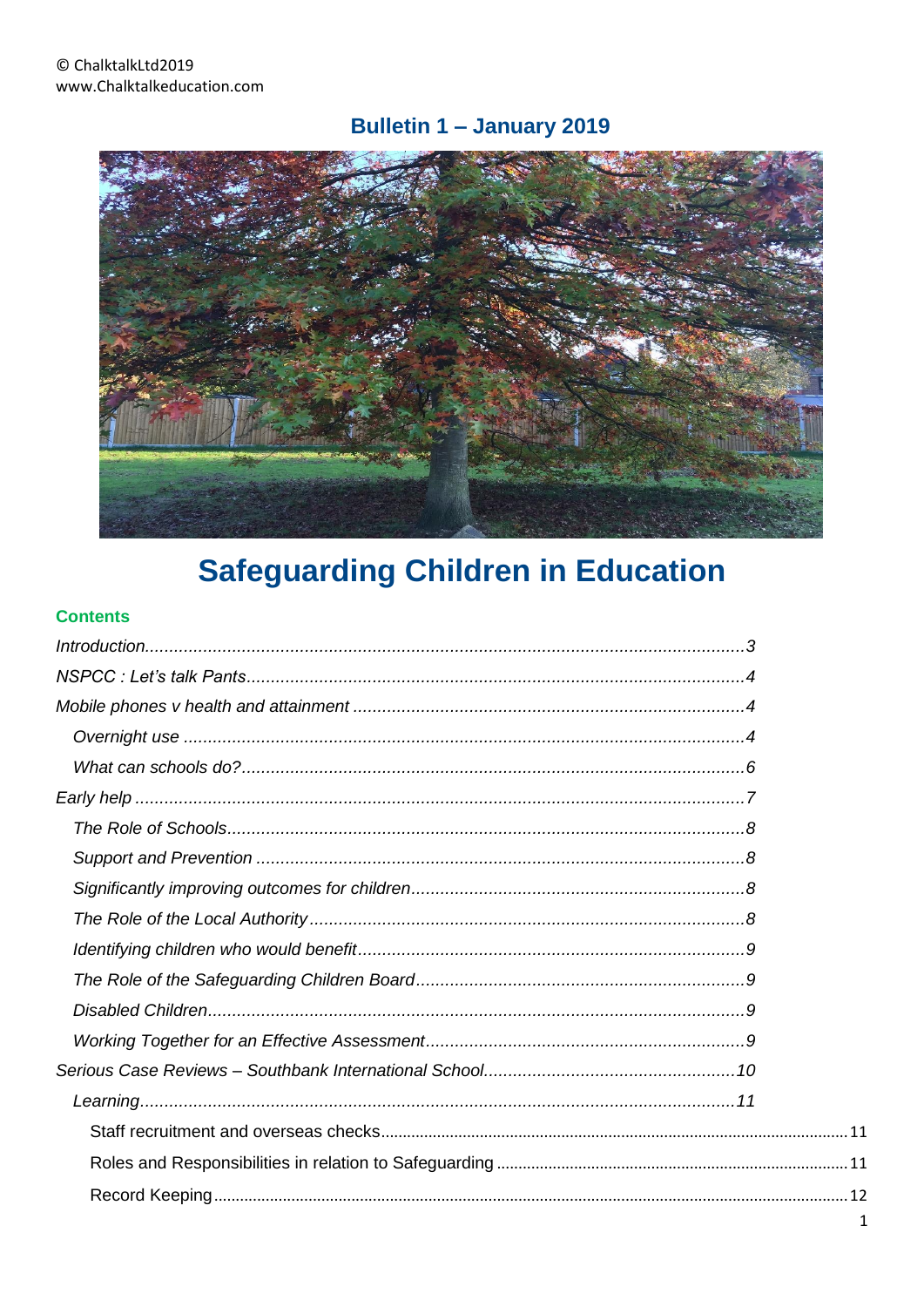| www.Chalktalkeducation.com                                                                  |  |
|---------------------------------------------------------------------------------------------|--|
|                                                                                             |  |
| Parental views, responses to safeguarding concerns and confusion with complaints process 13 |  |
|                                                                                             |  |
|                                                                                             |  |
|                                                                                             |  |
|                                                                                             |  |
|                                                                                             |  |
|                                                                                             |  |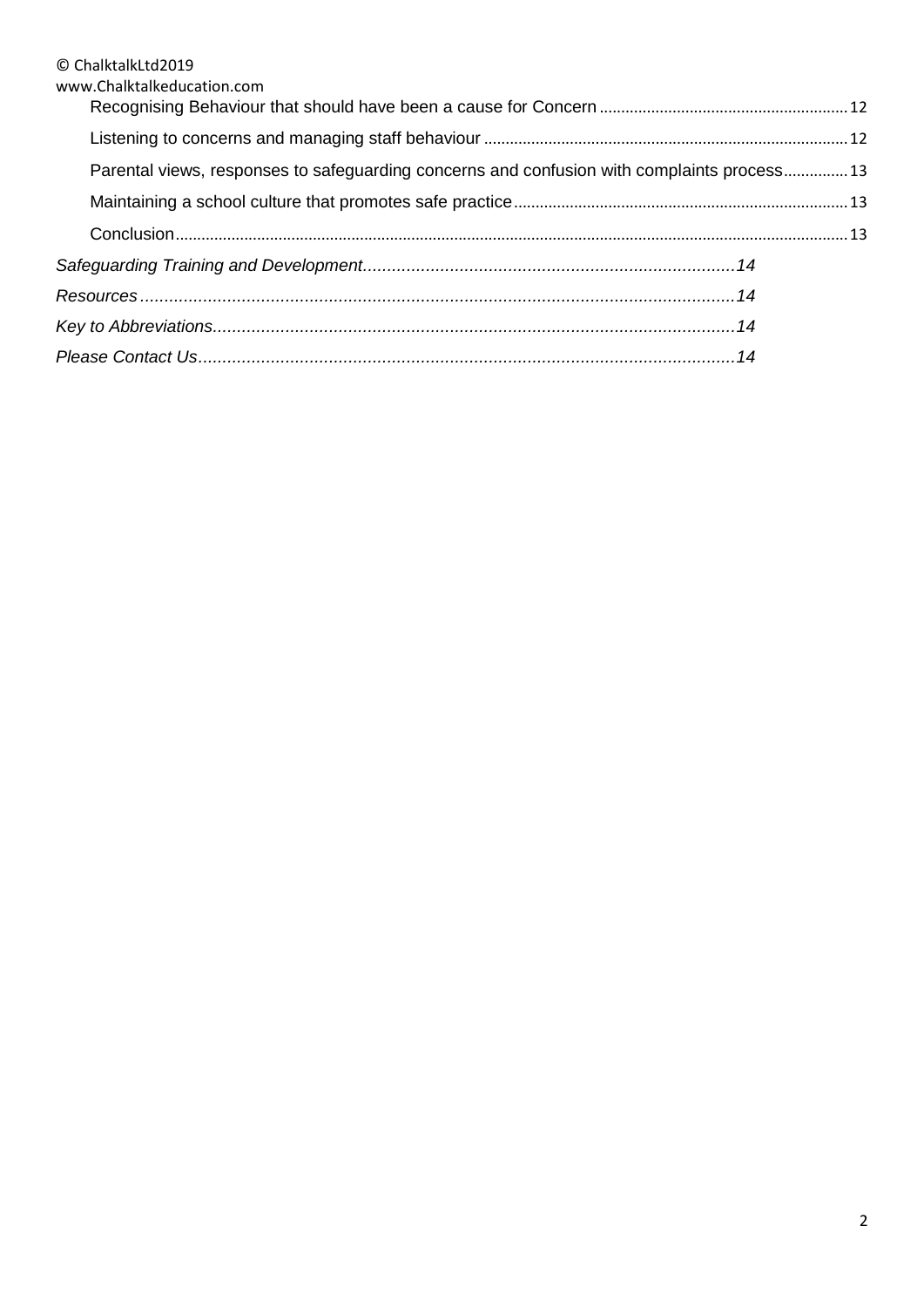# <span id="page-2-0"></span>**Introduction**

Happy new year and a warm welcome to the first Chalktalk Education newsletter of 2019 which is aimed at schools, settings and colleges to inform them of relevant news, guidance and publications and to share feedback and learning.

This month there is an interesting article on the impact on children and young people of regular screen use and some statistics demonstrating the negative effects on their health, welfare and attainment and some ways in which schools can help.

We also focus on the importance of Early Help and our duty to ensure vulnerable children and families receive the support they need as early as possible, to prevent problems increasing.

In our series examining learning from serious case reviews, we take a look at the case of William Vahey, a teacher who sexually abused children from Southbank School, an international school in London from 2009 until 2013. He then went to work in a school in Nicaragua. In Nicaragua a USB stick owned by Vahey was found to have multiple images of the abuse of school aged children from Southbank School. Vahey admitted the abuse but before further enquiries could take place, he committed suicide in 2014. These reviews highlight pertinent messages for practice improvement and multi-agency working; the detail can be emotionally draining and so can the emotional impact of the work of designated safeguarding leads in general; it is important that you have access to support your emotional well-being.

Good practice safeguards staff as well as children and it is vital for staff who deal with safeguarding and child protection issues to receive supervision and support – please do get some emotional support for yourselves – this is something that we can provide, please ask.

Help to share the information by circulating this newsletter to your colleagues and by making it available either electronically and/or on notice boards in your school/college/setting.

*Soola Georgiou*

*Safeguarding in Education Consultant*

*Chalktalk Education*

- E: [ChalkTalkLtd@mail.com](mailto:ChalkTalkLtd@mail.com)
- W: [www.chalktalkeducation.com](http://www.chalktalkeducation.com/)

M: 07904197780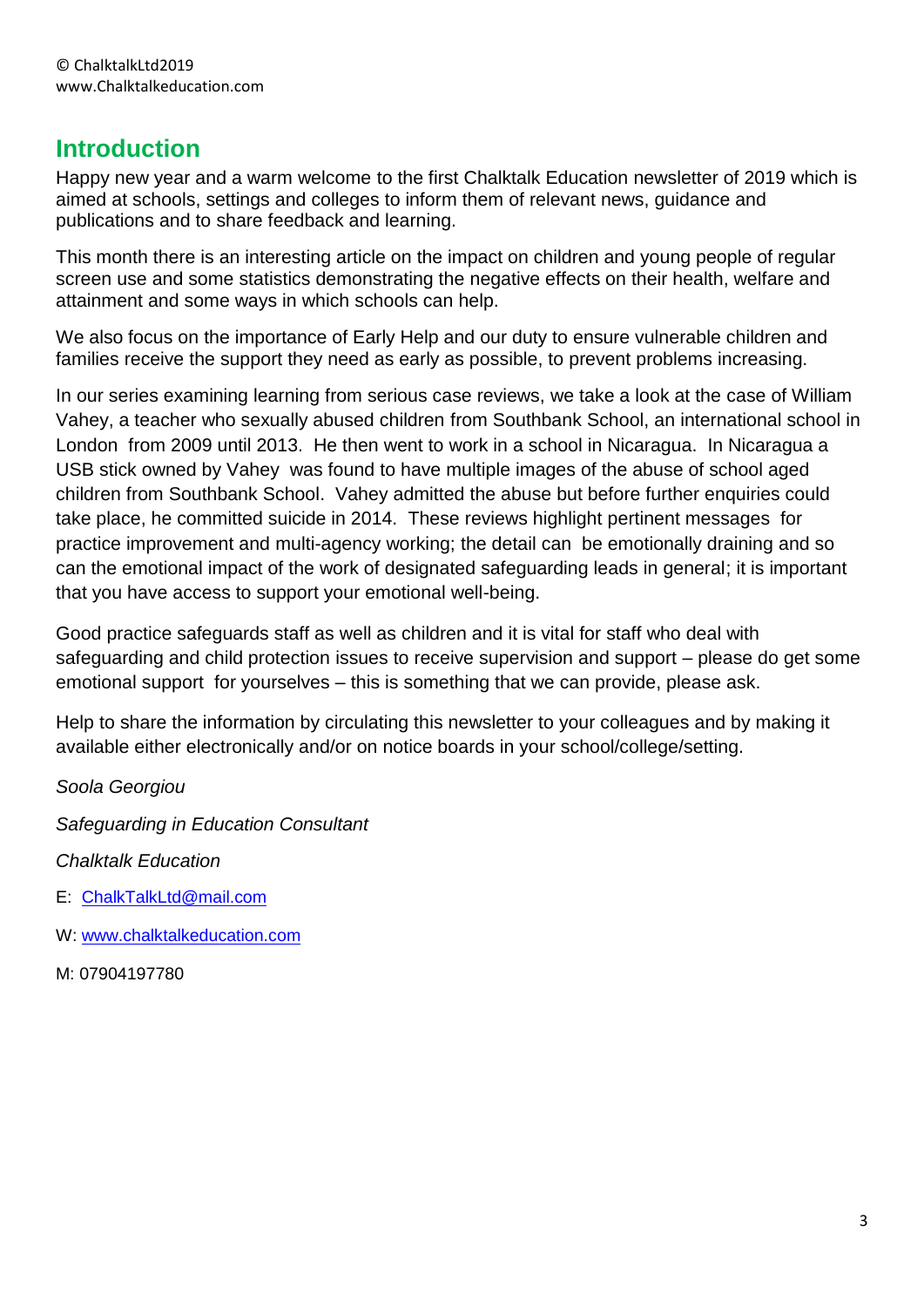# <span id="page-3-0"></span>**NSPCC : Let's talk Pants**

The NSPCC PANTS song and animation can be viewed on the NSPCC website: [www.nspcc.org.uk/pants.](http://www.nspcc.org.uk/pants) You can also see it on You Tube [https://youtu.be/fn6AVSZk008.](https://youtu.be/fn6AVSZk008) The PANTS campaign was launched to provide support to parents to enable them to talk to their children about staying safe without even having to use the term sexual abuse. The campaign was based on a Council of Europe initiative called The Underwear **Rule** and developed this to form the PANTS acrostic with each letter representing a safety message:

**P**rivates are private **A**lways remember your body belongs to you **No** means no **T**alk about secrets that upset you **S**peak up, someone can help.

# <span id="page-3-1"></span>**Mobile phones v health and attainment**

Research carried out by Cambridge University has suggested that an extra hour a day of television, internet or computer game time in Year 10, is linked to poorer grades at GCSE

The researchers recorded the activities of more than 800 14-year-olds and analysed their GCSE results at 16. Those spending an extra hour a day on screens saw a fall in GCSE results equivalent to two grades overall.

Use of mobile phones or other devices at night can cause sleep deprivation and affects children's health and wellbeing.

### <span id="page-3-2"></span>**Overnight use**

HMC (Headmaster and Headmistresses Conference), in partnership with online safety organisation Digital Awareness UK (DAUK), has conducted a survey of 2,750 pupils aged 11-18, looking into teenage use of mobile devices overnight and the impact this is having on their health and wellbeing.

### **The survey found:**

- Almost half (45%) of students admit they check their mobile device after going to bed. Of those:
- A quarter (23%) check their mobile device more than 10 times a night
- A quarter (25%) spend more than an hour on their mobile device after going to bed (just over 11% of the whole)
- A third (32%) of these students' parents are not aware that they check their mobile device after going to bed
- Almost all (94%) of these students are on social media after going to bed
- 75% are listening to music after going to bed
- Over half (57%) are watching films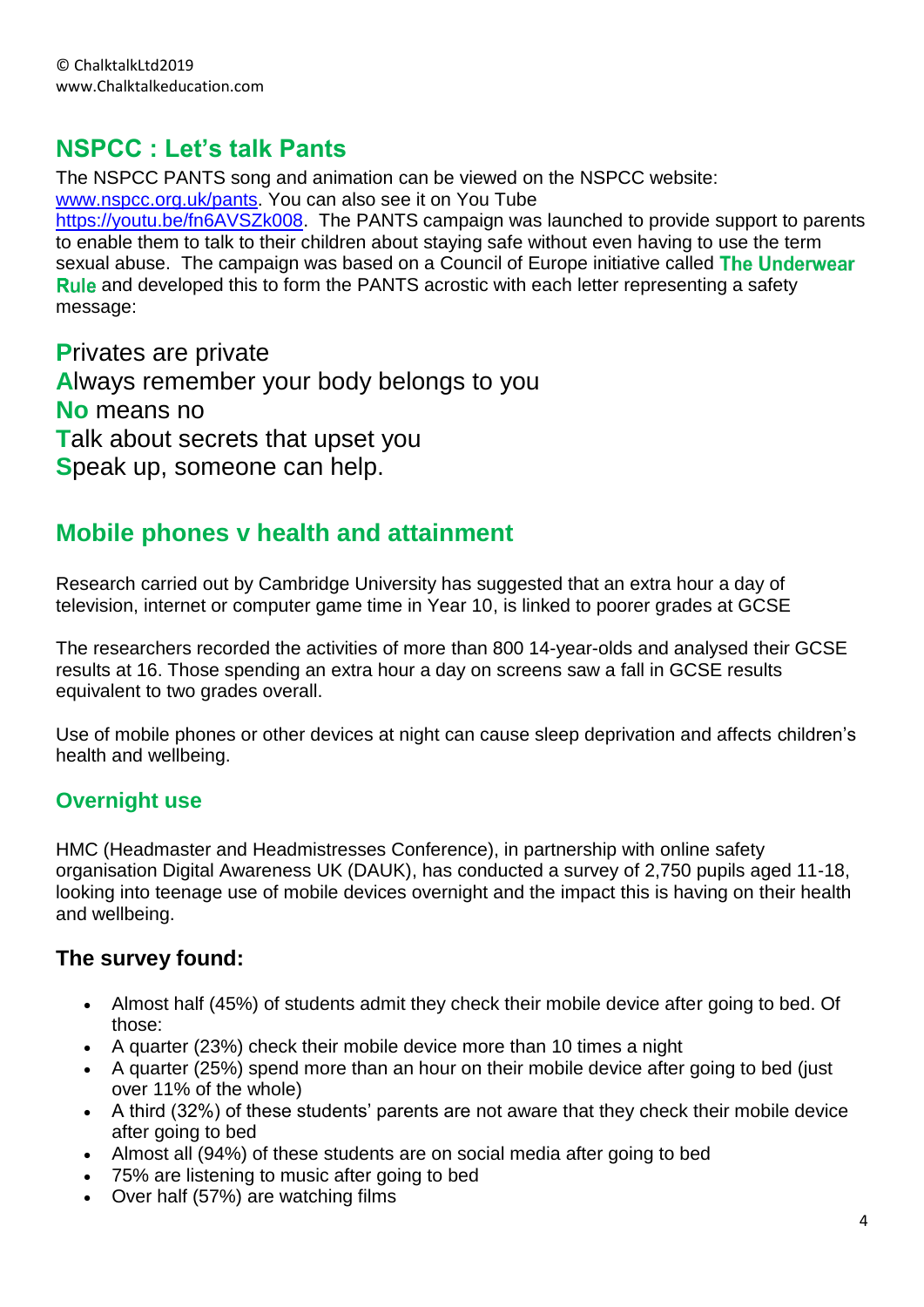www.Chalktalkeducation.com

- 70% of boys are playing games after going to bed
- 10% of students said they'd feel stressed about missing out if they didn't check their mobile device before going to sleep
- 38% of students said they'd be curious to know what's happening if they didn't check their mobile device before going to sleep

### **Other findings show that:**

- 68% of students say that using their mobile devices at night affects their school work.
- A quarter of students (25%) also say they feel tired during the day because of how often they use their mobile device at night
- Almost half (42%) of students keep their phone next to their bed at night

These findings are particularly relevant at the beginning of the academic year, as safety group Internet Matters recently found that more children fall victim of cyber-bullying at the start of the school academic year than any other time, due to the fact many of them have increased access to mobile devices.

Mike Buchanan, Chair of HMC and Head of Ashford School said:

*"As teachers we are seeing the effects of device use every day. Mirroring adults, pupils are constantly using their phones, quite often for productive purposes. However if they are not socializing with each other, or are tired for lessons and not concentrating, we need to address that.*

*"Teachers, parents and indeed most adults are trying to get to grips with the new realities heralded by the increased use social media. HMC is committed to finding out more about how this affects pupils in all schools and use that knowledge to inform sensible and sympathetic policies.*

*"Schools will make their own minds up about the extent to which phones and other devices should be used in schools. However, we want to start a new conversation with parents about how to influence teenagers' responsible use of phones and other devices both at home and at school."*

DAUK deliver innovative online safety solutions to schools throughout the country, tackling issues such as cyber-bullying, sexting and hacking. They say these findings chime with what they're seeing on the ground in schools:

*"Students often tell us that they are exhausted due to the fact their mobile devices are flashing, buzzing and pinging throughout the night telling them what they've been tagged in, invited to or who's messaged them.* 

*Our research has found that almost half (42%) of students keep their mobile devices next to their*  bed at night, so it's not surprising that technology can be such a barrier to proper sleep. This is *why it's invaluable for schools to be working with parents in educating students about the impact technology can have on physical and emotional wellbeing."*

#### **Further research on device usage**

- Childwise found that on average children spend six hours or more a day on screens \*\*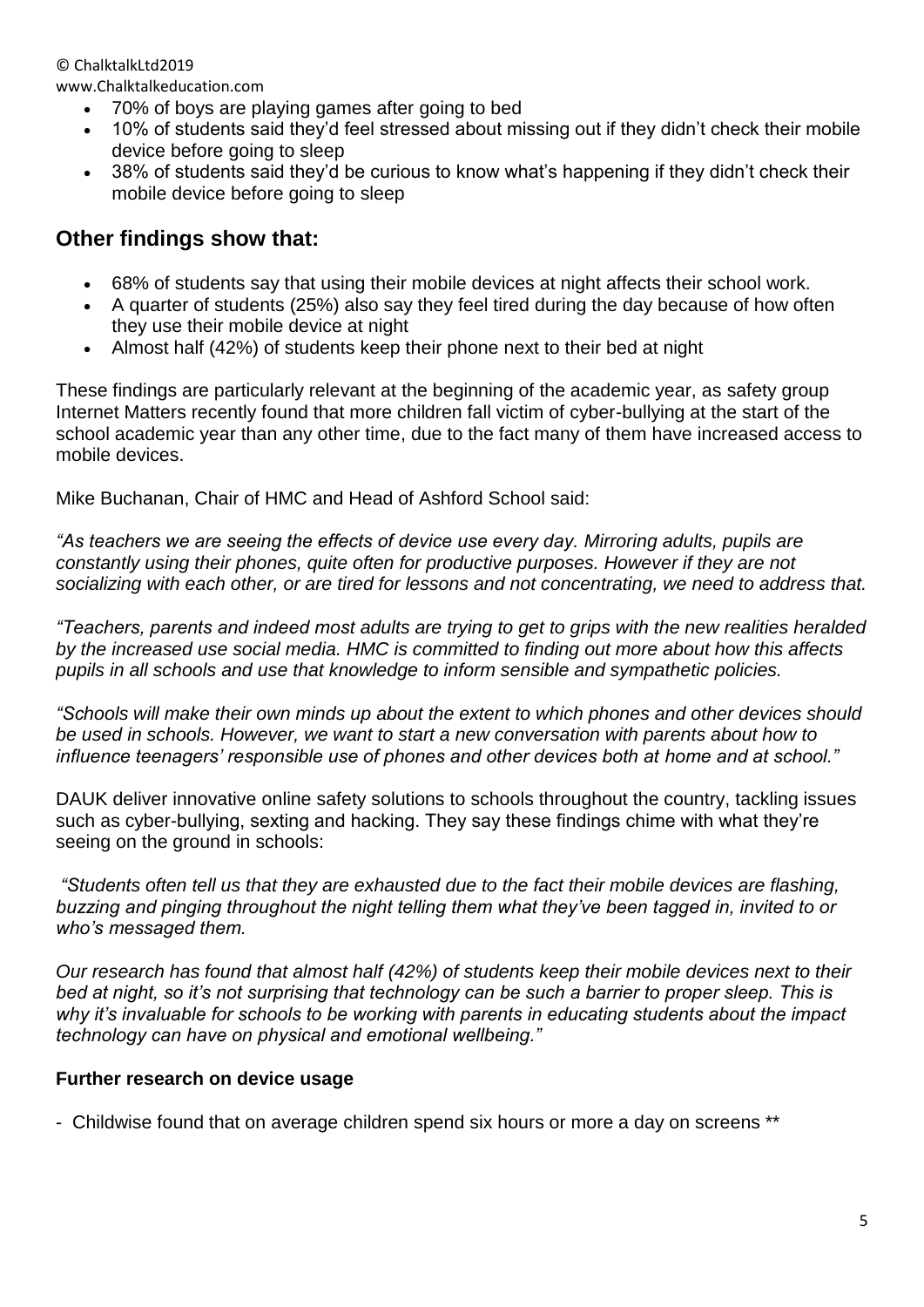www.Chalktalkeducation.com

- Cambridge University found that students who spend an extra hour a day on screens will see a fall in GCSE results equivalent to two grades overall\*\*\*.

\*\* [https://www.tes.com/news/school-news/breaking-news/first-weeks-school-year-are-perfect](https://www.tes.com/news/school-news/breaking-news/first-weeks-school-year-are-perfect-storm-cyberbullying)[storm-cyberbullying](https://www.tes.com/news/school-news/breaking-news/first-weeks-school-year-are-perfect-storm-cyberbullying)

\*[\\*http://www.bbc.co.uk/news/technology-32067158](http://www.bbc.co.uk/news/technology-32067158)

\*\*\* [http://www.pcadvisor.co.uk/feature/digital-home/how-much-screen-time-is-healthy-for-children](http://www.pcadvisor.co.uk/feature/digital-home/how-much-screen-time-is-healthy-for-children-benefits-3520917/)[benefits-3520917/](http://www.pcadvisor.co.uk/feature/digital-home/how-much-screen-time-is-healthy-for-children-benefits-3520917/)

### <span id="page-5-0"></span>**What can schools do?**

Schools play a pivotal role in educating both parents, children and young people about technology, screen time and the impact on health and well-being. The following advice, by Digital Awareness UK, can be used in lessons, parent evenings and acceptable use agreements, to support children, young people and parents in making the right decisions:

#### 1. **90 minutes before bed**

The run up to bedtime should really be an opportunity for you to relax, wind down and perhaps reflect on the day. While technology can be used to aid this process (by using meditation apps for example), it can also be very destructive. Social media in particular can expose the body to heightened anxiety or alertness, and this is not conducive to a good night's sleep. So we would always advise refraining from screen time 90 minutes before bedtime.

#### 2. **Notifications**

It's not easy to sleep when your mobile device is buzzing, pinging, or flashing throughout the night, even if it does help you to instantly discover what you've been tagged in or who's just messaged you. To prevent restless nights, it may be helpful to turn off notifications, or activate 'do not disturb', 'aeroplane mode' or mute settings. Or just switch the device off all together if you can.

#### 3. **Blue light exposure**

A number of studies have highlighted the impact blue light (the artificial lighting emitted through electronic devices such as smart-phones) can have on our sleep. This type of light can suppress the secretion of the hormone melatonin, which is what makes you feel sleepy. Blue light exposure can however be reduced through device settings. For example, most Apple devices now have the 'night shift mode', which changes the colour temperature of your device to reduce exposure.

#### 4. **Unprompted checking**

Sometimes without even being prompted, we will reach over for our devices to see what we're missing out on, to communicate with each other, or just to be entertained. If you're aware of this habit, do your best to break it and remember that such habits will prolong sleep deprivation.

#### 5. **Location of device**

Many of us are guilty of sleeping with our mobile devices near to our heads – even under our pillows! For obvious reasons this isn't a healthy place to have your device at night. Try to keep it in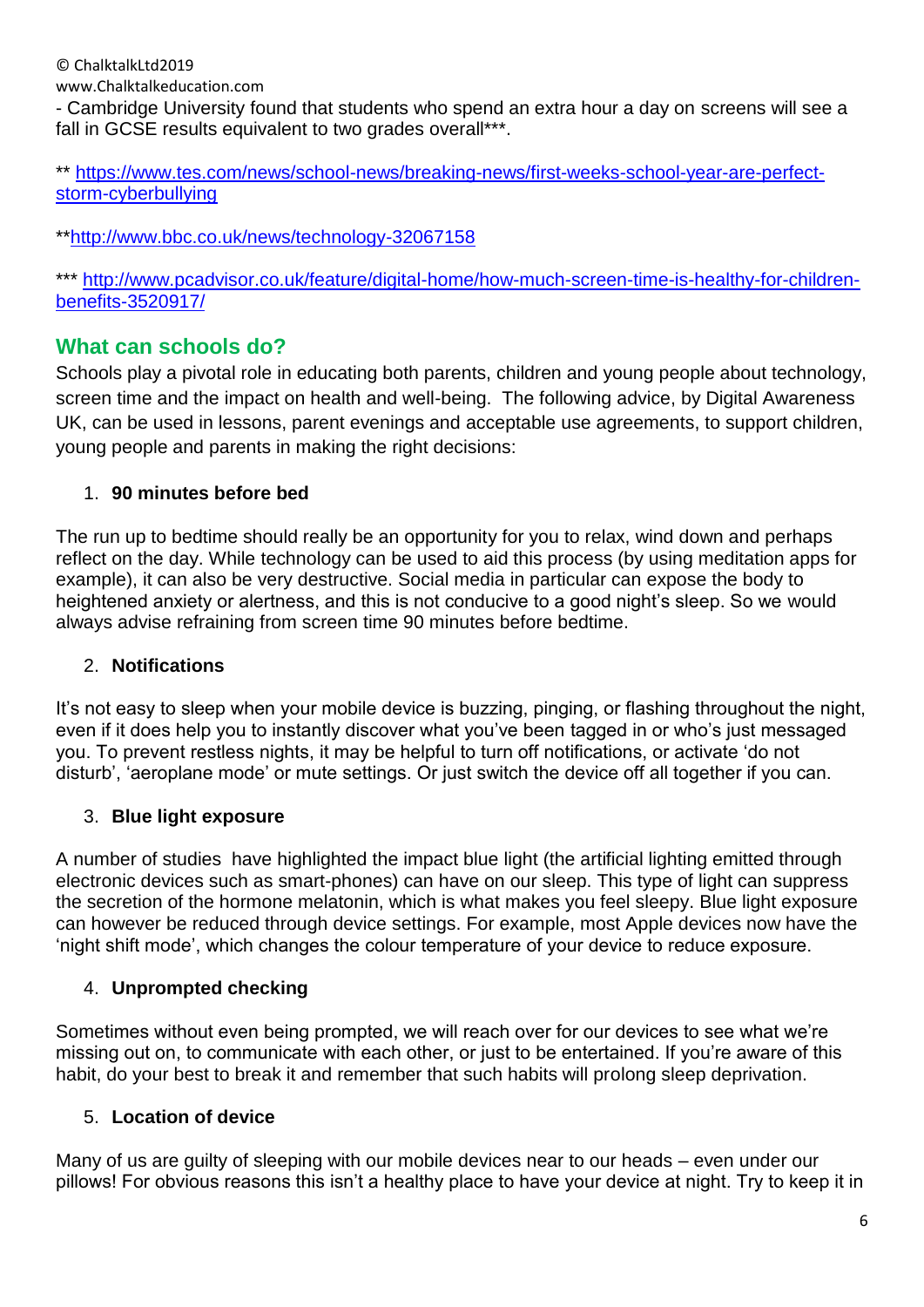#### www.Chalktalkeducation.com

a location that prevents you from seeing, hearing or even reaching for it. For some this means leaving it on the other side of the room. Others may choose to leave the device in a different room all together.

#### 6. **Monitoring usage**

It's difficult to know if you are using your mobile device too often or for too long if you don't have awareness of exactly how much it's being used. There are a number of screen time tracker apps such as RealizD and Moment that can effectively showcase the amount of time you are spending on your device – from how many times you check it in a day to how many hours you've spent on Snapchat. Some of these apps even allow you to set usage restrictions.

#### 7. **Digital Detox**

If you're aware that mobile device usage is starting to have an impact on your sleep, you might want to think about taking a break from it all together at night time, or at any other time during the day. This doesn't mean you need to quit cold turkey – you may decide on week days you will switch your tablet off before going to bed, or that you will turn your smart phone off from 8pm on weekends.

#### 8. **Switch up the habit**

There are many things you can do as part of your night time routine instead of using mobile devices, especially in the 90 minutes running up to bedtime. This is the perfect time to get stuck into a good book, practice meditation or have a relaxing bubble bath. Switching your habit of using mobile devices for a habit like this could encourage a better night's sleep.

#### 9. **Think**

We rarely think about the reasons why we are using mobile devices at night time, and often if we did, we would think twice. That's because our motivations reveal the reasons aren't always a necessity – often we pick up our smart-phones at 2am out of intrigue or boredom. If the reason isn't that important, perhaps you should consider your sleep and general health and well-being to be more important, and stop yourself from picking up the device as tempting as it may be.

#### 10.**Reward (positive reinforcement)**

If you discover that mobile devices are having a negative impact on your sleep and you've decided to take control back by exercising any of the tips listed above, it's time to acknowledge that behaviour shift and give yourself a pat on the back! Make sure you treat yourself to something, whether it's a shopping spree, a bar of chocolate, or the latest mobile device (if you think you can handle it)!

# <span id="page-6-0"></span>**Early help**

In 2011 Professor Eileen Munro's review into child protection identified as essential the provision of early help services, as it was recognised that preventative services do more to reduced abuse and neglect than reactive services. She called for statutory early intervention services as a vital component in safeguarding and preventing abuse early on.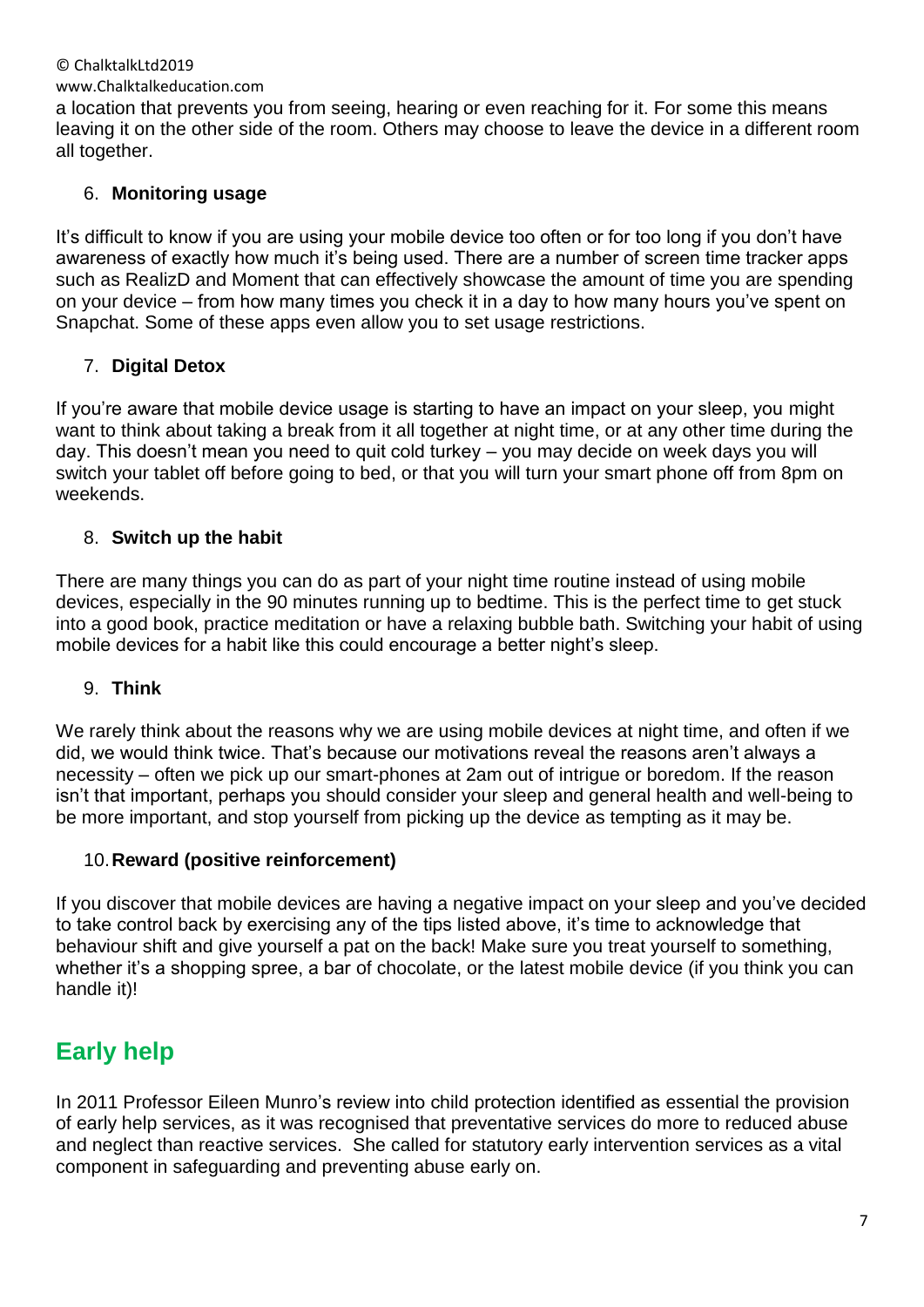© ChalktalkLtd2019 www.Chalktalkeducation.com

Chapter 1 of the statutory guidance Working Together to Safeguard Children published in July 2018 details our legal duty to assess need and provide early help. Ofsted also put early help high on their inspecting agenda. In a recent<sup>1</sup> local authority inspection they state:

"Children and their families are well supported by the offer of a wide range of early intervention and assessment services. Thresholds to services are very clear, appropriately applied and embedded across all agencies".

#### <span id="page-7-0"></span>**The Role of Schools**

For schools it is crucial that they are fully involved. A key responsibility is to ensure that all children, including the most vulnerable, achieve expected levels of progress. They are often the first agency to spot problems when all is not well at home and are a trusted point of contact for many families. 'Keeping Children Safe in Education" states *'all school and college staff should be prepared to identify children who may benefit from early help'* It goes on to say that in the first instance, staff should discuss early help requirements with their designated safeguarding lead and that staff may be required to support other agencies and professionals in an early help assessment.

### <span id="page-7-1"></span>**Support and Prevention**

Providing early help is more effective in promoting the welfare of children than reacting later and is a crucial factor in safeguarding children. Early help means offering and providing support as soon as a problem emerges, at any point in a child's life.

Early help can also prevent further problems arising, for example if it is provided as part of a support plan where a child has returned home to their family from care.

### <span id="page-7-2"></span>**Significantly improving outcomes for children**

For early help to be effective, it is reliant on local agencies working together to :-

- identify children and families who would benefit from early help;
- undertake an assessment of the need for early help; and
- provide targeted early help services to address the assessed needs of a child and their family which focuses on activity to significantly improve the outcomes for the child

### <span id="page-7-3"></span>**The Role of the Local Authority**

Under section 10 of the Children Act 2004, local authorities have a responsibility to promote interagency agency cooperation to improve the welfare of children with a view to improving the wellbeing of all children in the authority's care, including protection from harm and neglect.

**.** 

<sup>1</sup> London Borough of Redbridge Autumn 2016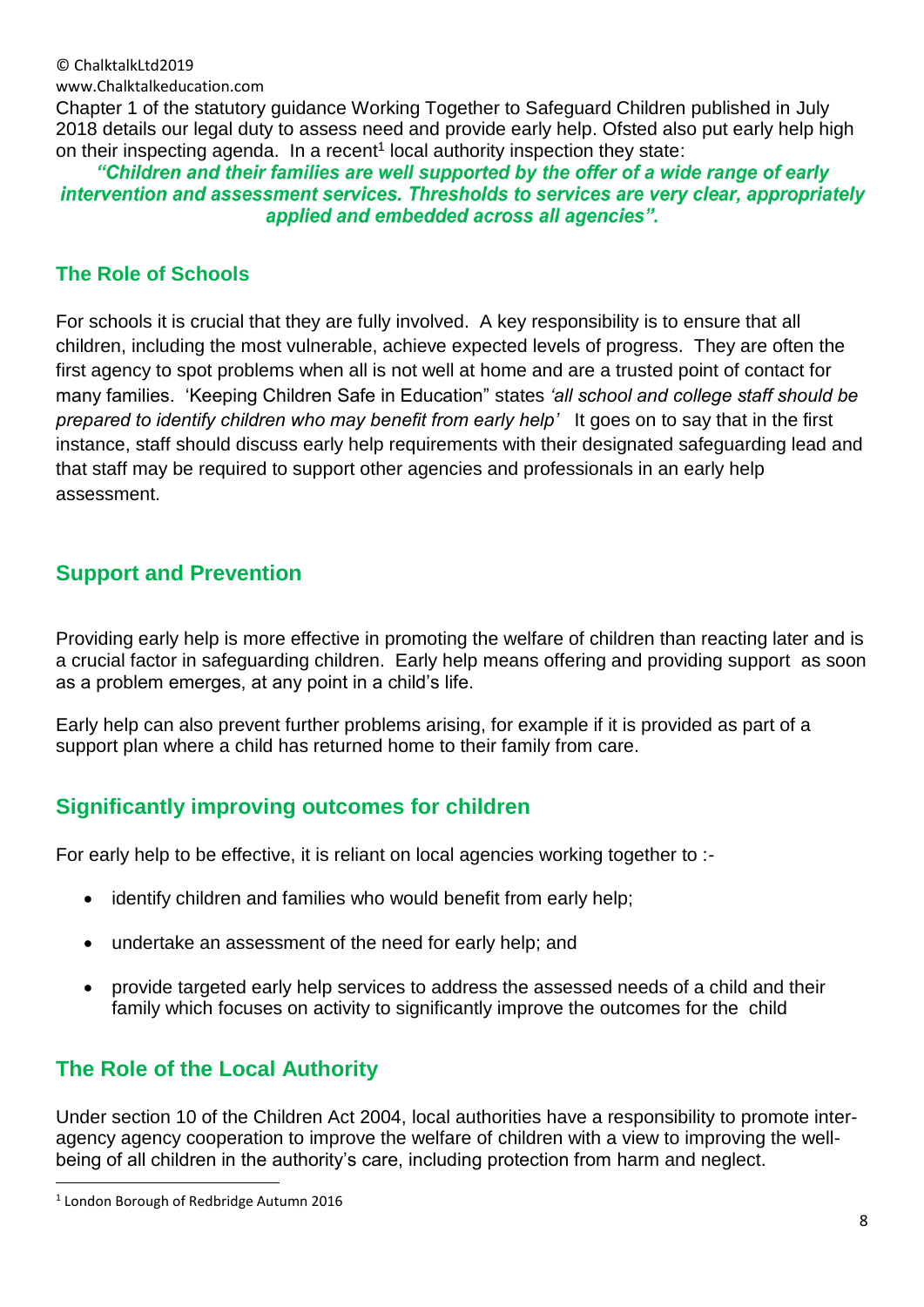### <span id="page-8-0"></span>**Identifying children who would benefit**

The statutory guidance states that local agencies should have effective ways to identify emerging problems and potential unmet needs for children.

For this to work, staff must understand their role in identifying emerging problems and to share information with other professionals to support early identification and assessment.

### <span id="page-8-1"></span>**The Role of the Safeguarding Children Board**

Local safeguarding children boards should monitor and evaluate the effectiveness of training for all professionals. It is the training that is offered that will cover how to identify and respond early to the needs of all vulnerable children, including unborn children, babies, older children, young carers, disabled children and those in secure settings.

### <span id="page-8-2"></span>**Disabled Children**

All staff working with children should be alert to the potential need for early help for a child who:

- is disabled and has specific additional needs
- has special educational needs;
- is a young carer;
- is showing signs of engaging in anti--social or criminal behaviour;
- is in a family circumstance presenting challenges for the child, such as substance abuse, adult mental health problems and domestic violence;
- has returned home to their family from care:

and/or

• is showing early signs of abuse and/or neglect

### <span id="page-8-3"></span>**Working Together for an Effective Assessment**

The guidance also states that local agencies should work together to put processes in place for the effective assessment of the needs of individual children who may benefit from early help services

Support may be necessary from a wide range of services. Where a child and family would benefit from coordinated support from more than one agency (e.g. education, health, housing, police) there should be an inter-agency assessment to identify what help the child and family require to prevent needs escalating to a point where intervention would be needed via a statutory assessment under the Children Act 1989.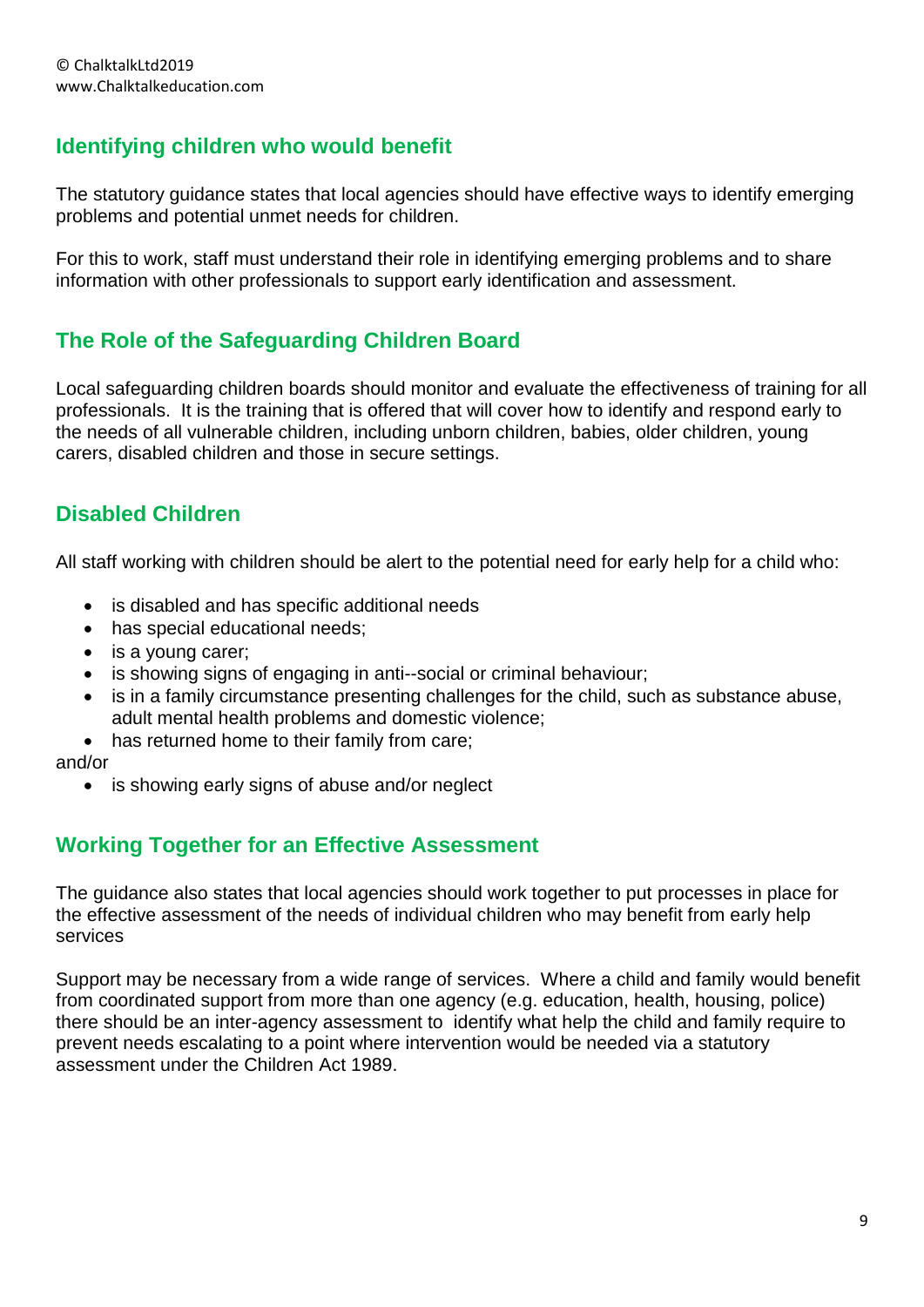# <span id="page-9-0"></span>**Serious Case Reviews – Southbank International School**

This month we look at a serious case review commissioned on behalf of the Hammersmith and Fulham, Kensington and Chelsea and Westminster Local Safeguarding Children Boards, following the sexual abuse of at least 54 pupils at an independent international day school in London.

William Vahey, a teacher, was an American citizen who joined Southbank School from an international school abroad.

He had a conviction for sexual abuse against young boys in California in 1969, with a 90 day custodial sentence and a 5 year probation. This conviction was not picked up when he qualified as a teacher in the United States or by any subsequent employer.

Recruitment processes were less formal than in other UK schools. A number of factors enabled him to be appointed as a teacher at the school :

(1) his direct approach to the school for employment

(2) his wife's power and influence (she was the head of school at his last school)

(3) recruitment procedures that were not complaint with expected UK standards

- He was popular with many pupils and had an informal, unconventional teaching style
- He ran residential trips and a 'travel club' where he selected pupils and teachers to accompany him on overseas trips
- Teachers and pupils fell ill on the trips (now believed to be due to the administration of drugs by Vahey)
- There was no routine debrief or systematic recording system enabling a pattern of behaviour to be identified
- He was noted to have pupils in his room alone
- Behaviour was 'normalised' from an early stage
- Other concerning behaviours included setting inappropriate boundaries and watching boys shower – these were known to some staff but only reported after the abuse became public.
- Some staff raised concerns none led to formal safeguarding enquiries
- Vahey managed to groom both victims, adults and manipulate the environment

The culture of the school was one of informality; roles and responsibilities in relation to safeguarding were unclear, safeguarding leads had insufficient knowledge to fulfil their role and there was no single point of contact for staff who had concerns

The range of behaviours exhibited by Vahey were said to be 'tolerated and not reported', the reasons given include: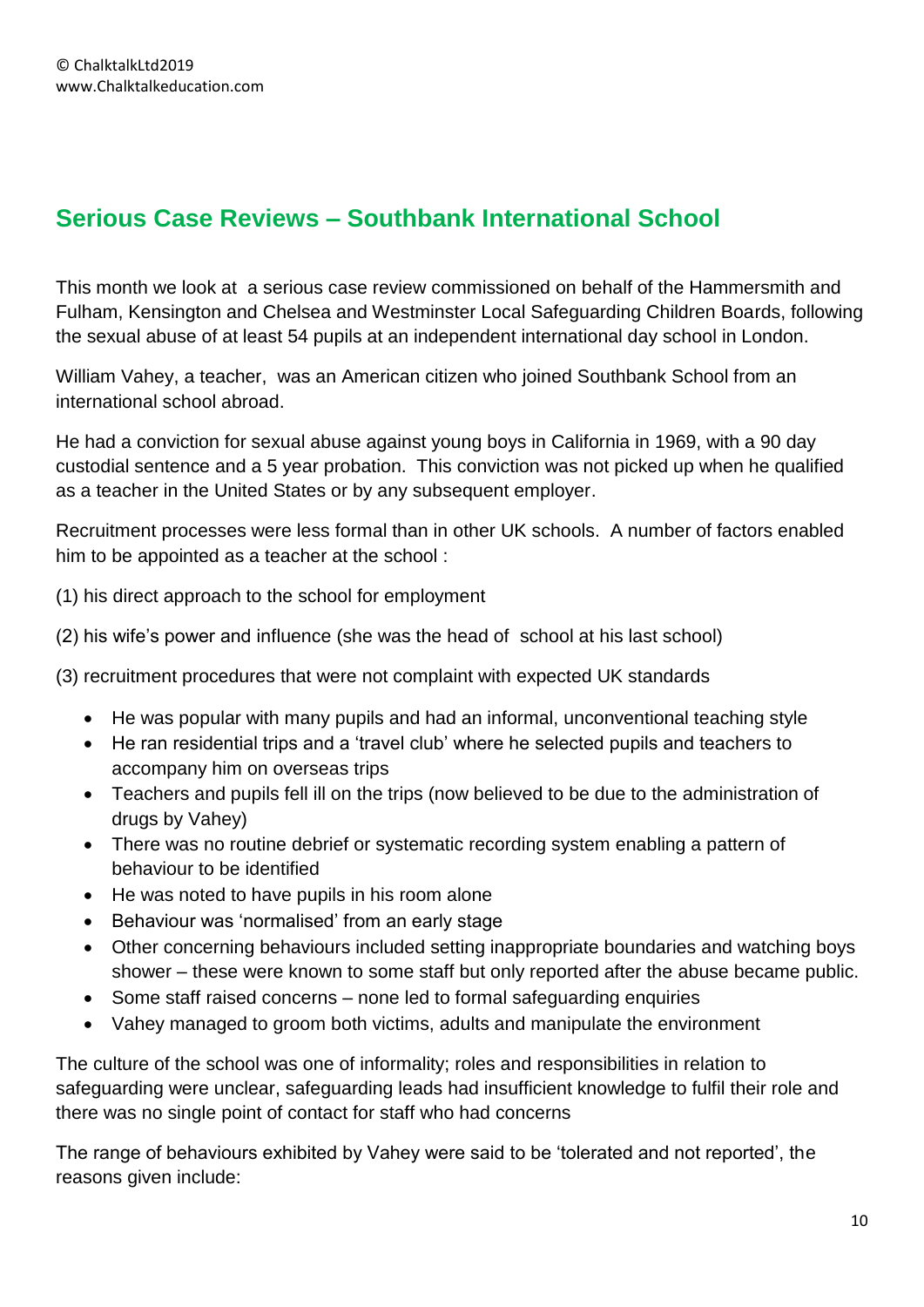www.Chalktalkeducation.com

- $\triangleright$  Lack of training for staff focussing on the modus operandi of sex offenders and the possibility that sexual abuse could happen in their environment
- ➢ Mixed feelings within the staff, pupil and parent groups about Vahey with some believing him to be a popular and charismatic teacher – the school board found him to be the second most popular teacher in the school
- $\triangleright$  A reluctance to go against the wishes of a small number of parents who did not want further action to be taken even when inappropriate behaviour towards their own children had been identified
- ➢ Not wishing to report a concern without 'firm evidence'
- ➢ Staff being unaware that others had similar concerns

# <span id="page-10-0"></span>**Learning**

<span id="page-10-1"></span>• **Staff recruitment and overseas checks**

The role he was offered was not advertised, there was no job description or person specification

- He was not asked to complete an application form or given a candidate information pack or invited to interview which referred to Southbank's commitment to safeguarding
- No reference checks were carried out before the interview and references were not requested until he had been conditionally offered a role some months later and,
- The Principal interviewed Vahey alone
- It is interesting to note that Cognita (the proprietors of the school) relied on the online safer recruitment training rather than the accredited face to face training

One study into the most effective interviewing techniques conclude that four key areas common amongst those who abused children in professional settings, could be explored in the interview process:

- 1. Awareness and observation of professional boundaries
- 2. Appropriateness of relationships with children
- 3. Commitment to and evidence of taking action to protect

### <span id="page-10-2"></span>**Roles and Responsibilities in relation to Safeguarding**

Designated Safeguarding Leads are the cornerstone of effective safeguarding within schools. The review found that it was not clear amongst staff whom the safeguarding leads were and they were not clear about record keeping informing future decision making about a pupil or a member of staff. There was no single point of contact for staff and the safeguarding leads did not meet together to discuss cases, information was not shared and patterns of behaviour were therefore likely to be missed.

Training accessed by designated safeguarding leads run by the local safeguarding children board were found to be focused on familial abuse rather than managing concerns about staff.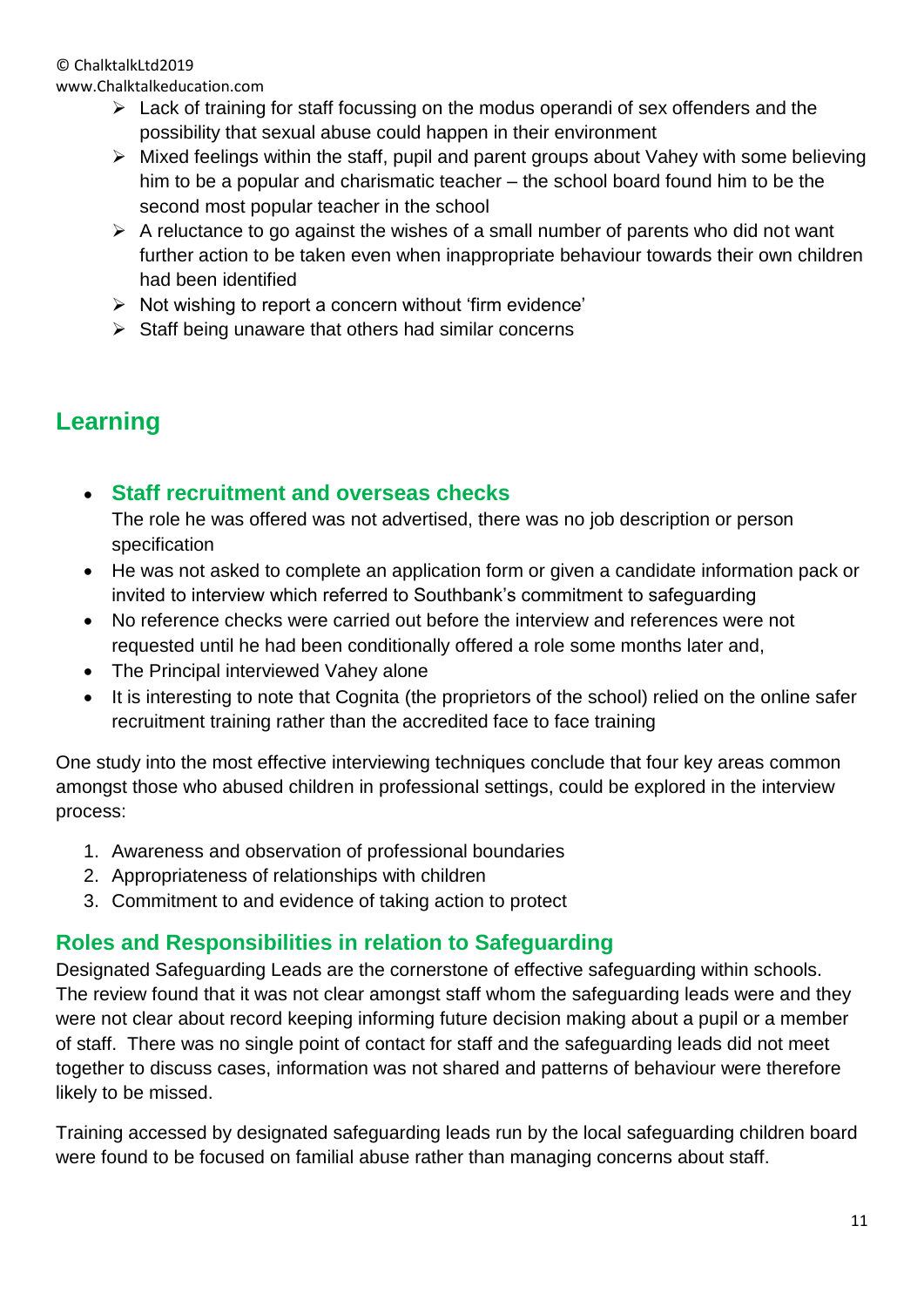www.Chalktalkeducation.com

Ofsted inspectors commented that although staff had attended training, staff were not aware of revised statutory guidance - suggesting that the training was not effective. Ofsted also noted that the safeguarding leads did not demonstrate that they had sufficient status and authority within the school to influence its safeguarding policy and practice; they were not involved sufficiently closely with either the senior leadership team or the proprietor in updating and reviewing the school's child protection policy.

The review found that some staff believed Vahey's travel club lay outside the ordinary school trip system whereas others understood them to be a school trip and subject to the same scrutiny.

There was ambiguity between the school and Cognita as to who ultimately authorised trips.

### <span id="page-11-0"></span>**Record Keeping**

- Pupil records lacked consistency and thoroughness.
- Files were found to be significantly below expected standards.
- Child protection files were 'not fit for purpose'.
- The review highlighted the importance of the school being aware of the limitations of their own systems, rather than relying on an inspection to highlight their concerns.

### <span id="page-11-1"></span>**Recognising Behaviour that should have been a cause for Concern**

- Lack of training for staff focused on the modus operandi of sex offenders and the possibility that sexual abuse could happen in their environment
- Mixed feelings with staff, pupil and parent groups about Vahey; some believed him to be a popular and charismatic teacher
- A reluctance to go against the wishes of parents who did not want further action to be taken, even when inappropriate behaviour had been identified, therefore not recognising safeguarding concerns for the wider school population
- Not wishing to make a complaint or express a concern without 'firm evidence'
- Staff being unaware that others had similar concerns
- A lack of inquisitiveness on the part of senior staff in relation to the concerns or complaints from individuals about Vahey's conduct.

### <span id="page-11-2"></span>**Listening to concerns and managing staff behaviour**

- In spite of staff raising concerns, Vahey was allowed to lead trips until he left in 2013.
- There is a need for clarity of communication both orally and in writing as this was identified as a crucial contributory factor to a failure to identify accumulating concerns
- The method of managing concerns was inappropriate and prevented children from reporting concerns as they knew they would be asked to attend a meeting with a member of staff and Vahey
- School staff must be 'mandated under the School's Code of Conduct' to notify the safeguarding leads of any inappropriate conduct. Safeguarding leads must have the capacity, knowledge, skills and supervision to manage this work, pupils and staff should all be aware. Reported concerns should be responded to and this should be consistent with statutory guidance.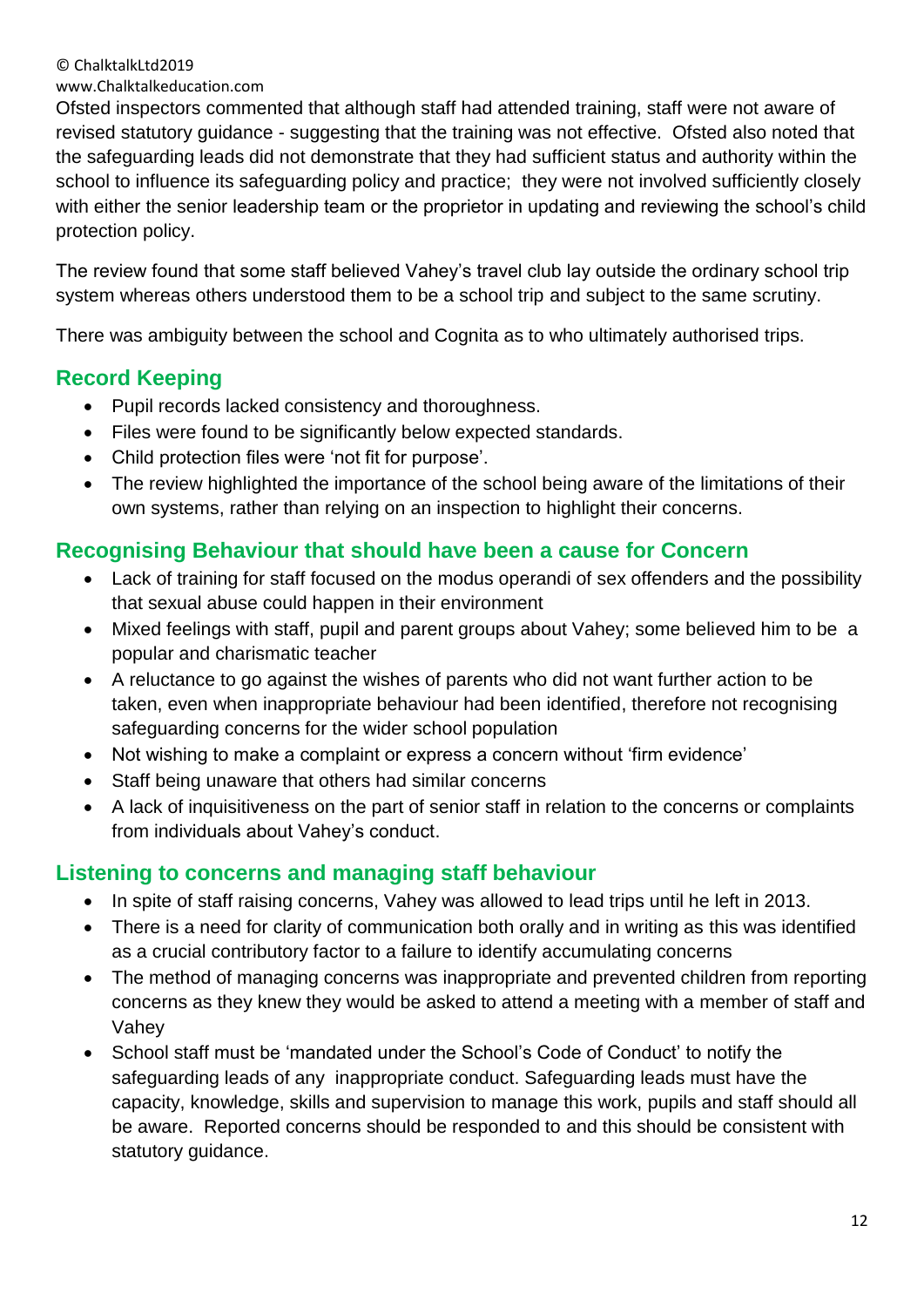#### © ChalktalkLtd2019 www.Chalktalkeducation.com

### <span id="page-12-0"></span>**Parental views, responses to safeguarding concerns and confusion with complaints process**

- The views and wishes of parents should not override objective consideration of risk by professionals who should have knowledge of indicators of abuse and should have acted in the best interests of the child, whatever the parental views.
- The onus of any action should not be driven by parents concerns and complaints, but the wider perspective of safeguarding children.

### <span id="page-12-1"></span>**Maintaining a school culture that promotes safe practice**

During Vahey's time at Southbank school there was a liberal ethos and an informal culture. Cognita, the proprietor was noted not to have an effective oversight. The school board was insufficiently robust in interrogating safeguarding arrangements and did not assure themselves that systems and processes were fit for purpose.

Vahey was able to exploit the blurred boundaries between staff, parents and pupils. He was popular with pupils and parents, he had a powerful position within the staff group (influenced by his wife) and there was a lack of scrutiny of his behaviour by management. The situation was exacerbated by staff and pupils having little confidence in what would happen if concerns were raised.

### <span id="page-12-2"></span>**Conclusion**

The review highlighted the importance of two things for organisations in protecting children:

(a) a culture of openness, including a willingness to recognise and accept that abuse could happen in any organisation and

(b) a robust structure to support the effective reporting and handling of concerns about behaviour.